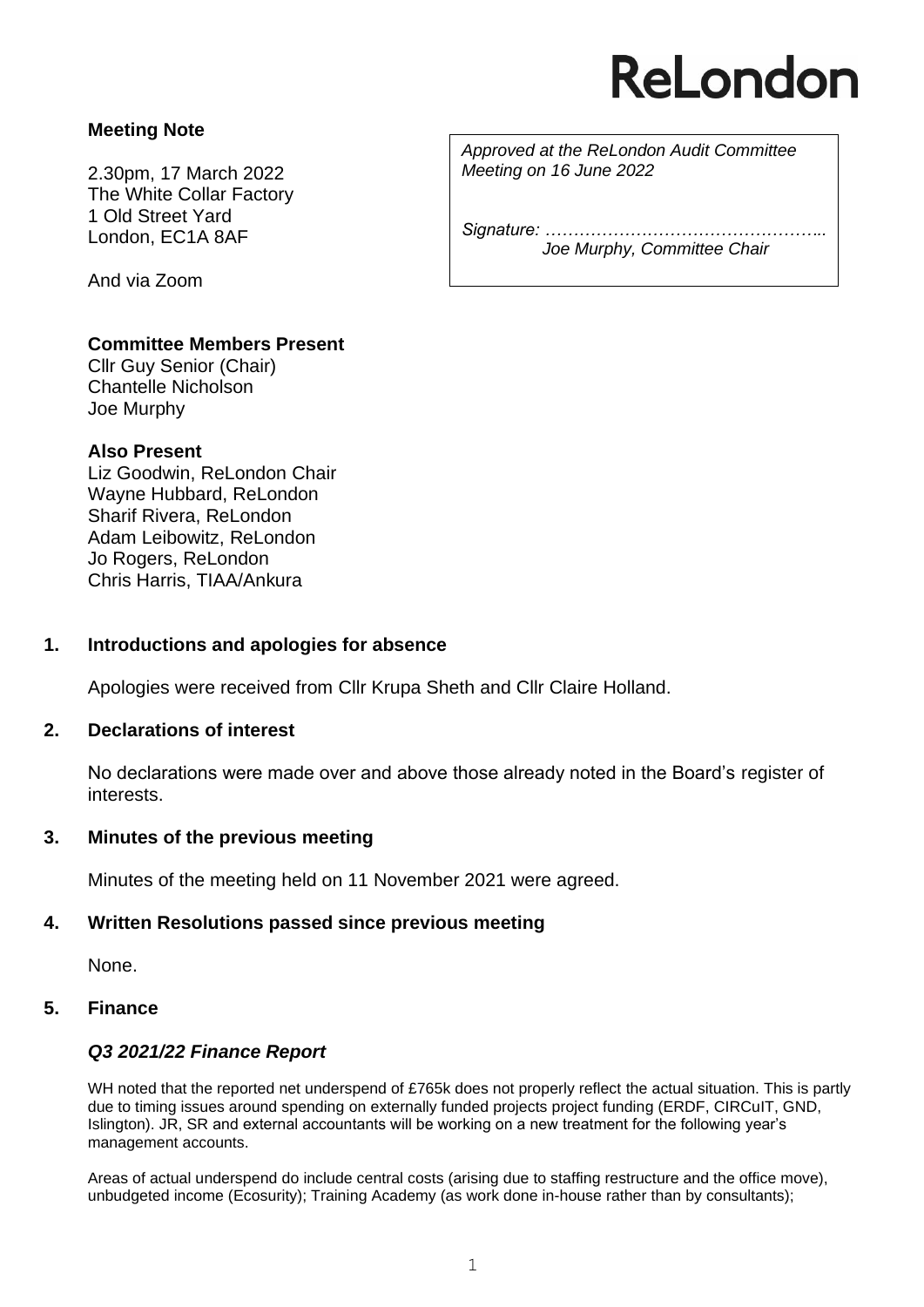# ReLondon

The Committee noted the report.

#### **2020/21 Full Accounts**

The unaudited 'full accounts' for the year ending 31 March 2021 were presented to the Committee. The committee noted these accounts, but also that the formal statutory accounts for ReLondon were as presented in the Annual Governance and Accountability Return*.*

#### **Budget 2022/23**

WH introduced the draft budget paper and noted that this represented a prudent approach to budgeting (compared with the previous budget for 2022/23 included in the 2020-25 business plan) as had been discussed with the full Board previously.

The Committee approved the draft budget as presented and recommended its approval by the full Board. {*Note: the budget was subsequently approved by the Board at its meeting on 24th March 2022*}.

#### **6. 2021/22 Internal Audit Plan**

CH presented the Internal Audit Plan for 2021/22, noting that the internal is more important under the AGAR process and that that plan does not deviate significantly from the previous year. The audit itself will be carried out remotely and the dates agreed with the finance and governance staff.

The Committee approved the Internal Audit Plan presented.

### **7. HR Update**

#### *Staff Turnover*

GS noted that turnover seems quite high at approximately 13.7% over the period, and requested that it should be noted in the risk register (included in the existing risk around sufficient resources).

WH noted that a review of the 'employee value proposition' will be a priority for the new Director of Operations and Governance which may be able to address this, but that of recent leavers, none were citing any particular ReLondon reasons for their departure.

In addition to the changes reported in the paper, it was reported (in private) that Beverley Simonson had also submitted her resignation, and would be leaving to join Amazon's Circular Economy team at the end of May.

#### *Cost of living increment*

GS queried whether ReLondon would remain competitive with the proposed 4% increment when compared to the prevailing inflation rate. LG noted however that leavers were not citing pay as a reason for leaving the organization and there did not seem to be a problem recruiting new staff.

Noted that 4% seemed to be in line with other organisations, though actual data was hard to pin-down at this stage.

The Committee approved the proposed 4% uplift to all grades from April 2022, but requested that this be kept under review through the coming year.

# **8. Risk Register**

The Committee approved the Risk Register as presented with the following amendments:

- Risk 4: Lack of Skills High staff turnover to be explicitly included as a contributing factor.
- Risk 12: Commercial Activity reputational risks arising from working with commercial partners to be highlighted with establishment of a formal process of due diligence as a preventative control.
- New Risk: Risks around global economic uncertainty arising from post-COVID recovery, high inflation, interest rates, Brexit uncertainty, and war in Ukraine.